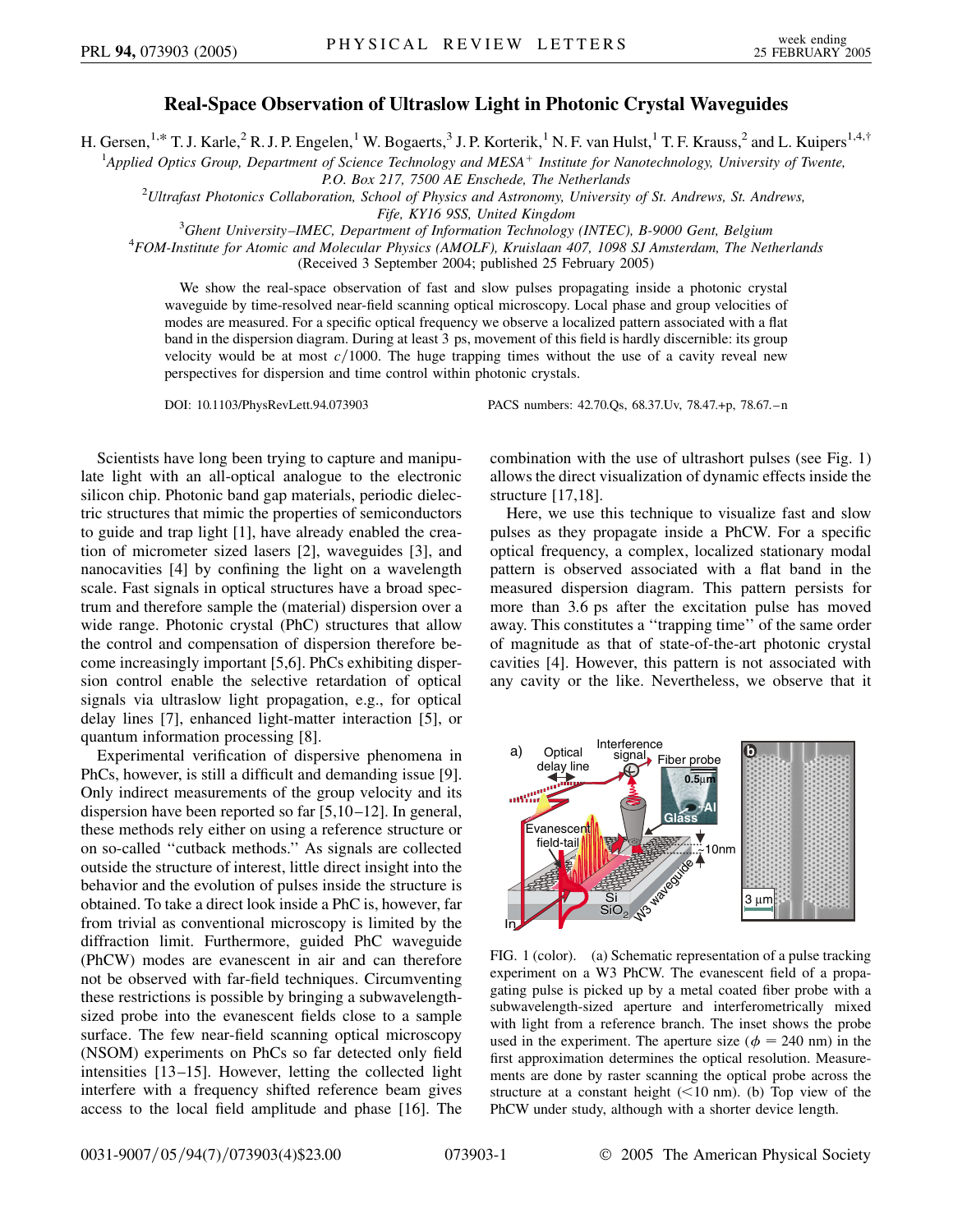moves by less than  $0.9 \mu m$  in 3 ps, suggesting an upper limit for the group velocity of less than  $c/1000$ .

The PhCWs were fabricated on a silicon-on-insulator wafer, with a 220 nm thick silicon (Si) waveguide layer on top of a 1  $\mu$ m thick silicon dioxide (SiO<sub>2</sub>) cladding [19]. Holes are arranged in a hexagonal array [period  $a = 400$ and 460 nm, hole radius  $r = 130$  nm, and three rows of missing holes define the so-called W3 PhCW; see Fig. 1(b)]. Linearly TE-polarized light  $(E \parallel$  to crystal plane) is coupled to the PhCW.

Figure 2 shows how ultrafast pulses can be tracked through a W3 PhCW with a local time-resolved heterodyne interference measurement. Short transform-limited Gaussian pulses (FWHM 120  $\pm$  10 fs,  $\Delta \omega \approx 0.02$ ) were launched in the access waveguide at a wavelength ( $\lambda$ ) of 1245  $\pm$ 0.5 nm ( $\omega$  = 0.3695). In the measured topography of the PhCW [Fig. 2(a)] the entrance and exit waveguides are clearly resolved. One can also recognize the pattern of holes  $(a = 460 \text{ nm})$  that forms the PhC. The measured optical amplitudes for increasing reference times are shown [Figs.  $2(b)-2(g)$ ]. We observe the separation of the incoming pulse in multiple pulses with different modal distributions. It is immediately clear that the different modes propagate with largely different group velocities [20].

The time evolution of individual modes can be extracted from these local measurements [21]. For each pulse mea-



FIG. 2 (color). A time-resolved NSOM measurement on a W3 PhCW  $(a = 460 \text{ nm})$ . (a) Topographic image of the structure rotated 90 $^{\circ}$  with respect to Fig. 1(b). (b)–(g) The optical amplitude in the W3 PhCW for different reference times  $(400 \pm 1 \text{ fs})$ between frames; all frames have the same color scale). A movie displaying the pulse propagation is available [20]. It is apparent that pulses with different modal distributions and group velocities are excited in the W3 waveguide. (h) The measured position of the center of mass for pulses with different modal distributions (and different wave vectors) as a function of the delay time. The dotted line represents the start of the PhC.

surement the raw data correspond to the amplitude times the cosine of the phase [18]. A spatial Fourier transform (SFT) directly reveals the spatial frequencies present in the raw data. The various modes excited in the waveguide show up as individual peaks in the SFT. Applying an inverse Fourier transform to a selected peak allows the spatial position of the pulse in that mode to be determined. Repeating this procedure for successive frames yields the pulse position as a function of time. When the observed pulses are roughly Gaussian and retain their shape during propagation, the change in the position of the '' center of mass'' (c.m.) is an unambiguous measure for the group velocity [18]. Figure 2(h) shows the position of the c.m. as a function of the reference time for several modes. A linear fit yields the group velocity of these modes. We observe a group velocity as small as  $(0.121 \pm 0.001) \times c$ , with *c* the vacuum speed of light. The highest measured group velocity is  $(0.243 \pm 0.001) \times c$ . However, not all of the experimentally observed modes in the PhCW have been depicted in Fig. 2(h). For those modes ( $k = 0.797, 0.936,$  and 0.984) the pulse shape was found to change strongly as a function of time. This is the result of a very strong group-velocity dispersion (GVD). Using an analytical model [18] we calculate that for the strongest dispersed mode at  $k =$ 0.797 the GVD is at least as large as  $3 \times 10^5$  ps<sup>2</sup>/km. The observed GVD for this specific mode is almost 5 orders of magnitude larger than in a conventional single-mode optical fiber (typically 8 ps<sup>2</sup>/km at 1245 nm).

Note that extrapolation of the fitted lines [Fig. 2(h)] indicates that the various modes are not excited at the same time at the start of the crystal. The observed time delay between excitation of the different modes in Fig. 2(h) can be as large as 500 fs. The time lags are caused by multiple modes in the entrance waveguide. In a conventional ''time-of-flight'' measurement, in which the sample is treated as a ''black box,'' such an (in principle undesired) excitation by higher order modes could, for short device lengths, lead to the erroneous conclusion that very small group velocities are observed.

The phase sensitivity of the technique can be exploited to determine the local photonic band structure experimentally. For a certain  $\omega$  a SFT of the raw data reveals the spatial frequencies and hence propagation constants. Varying  $\omega$  therefore yields the band structure. Figure 3(a) displays the SFT of the data for all wavelengths accessible in our experiment (1180–1350 nm, wavelength step 5 nm) on two different PhCWs  $(a = 400 \text{ and } 460 \text{ nm}, \text{ respec-}$ tively). The vertical axis displays the excitation wavelength in terms of  $\omega$ , while the horizontal axis corresponds to the observed spatial frequencies. For a wide defect waveguide such as the W3, the principle components of the field follow roughly the same dispersion as a nonperiodic waveguide of identical proportions. The six positive slopes visible in Fig. 3(a) for  $0.5 < k < 1$  agree well with the first six TE-polarized modes calculated for such a nonperiodic waveguide [22].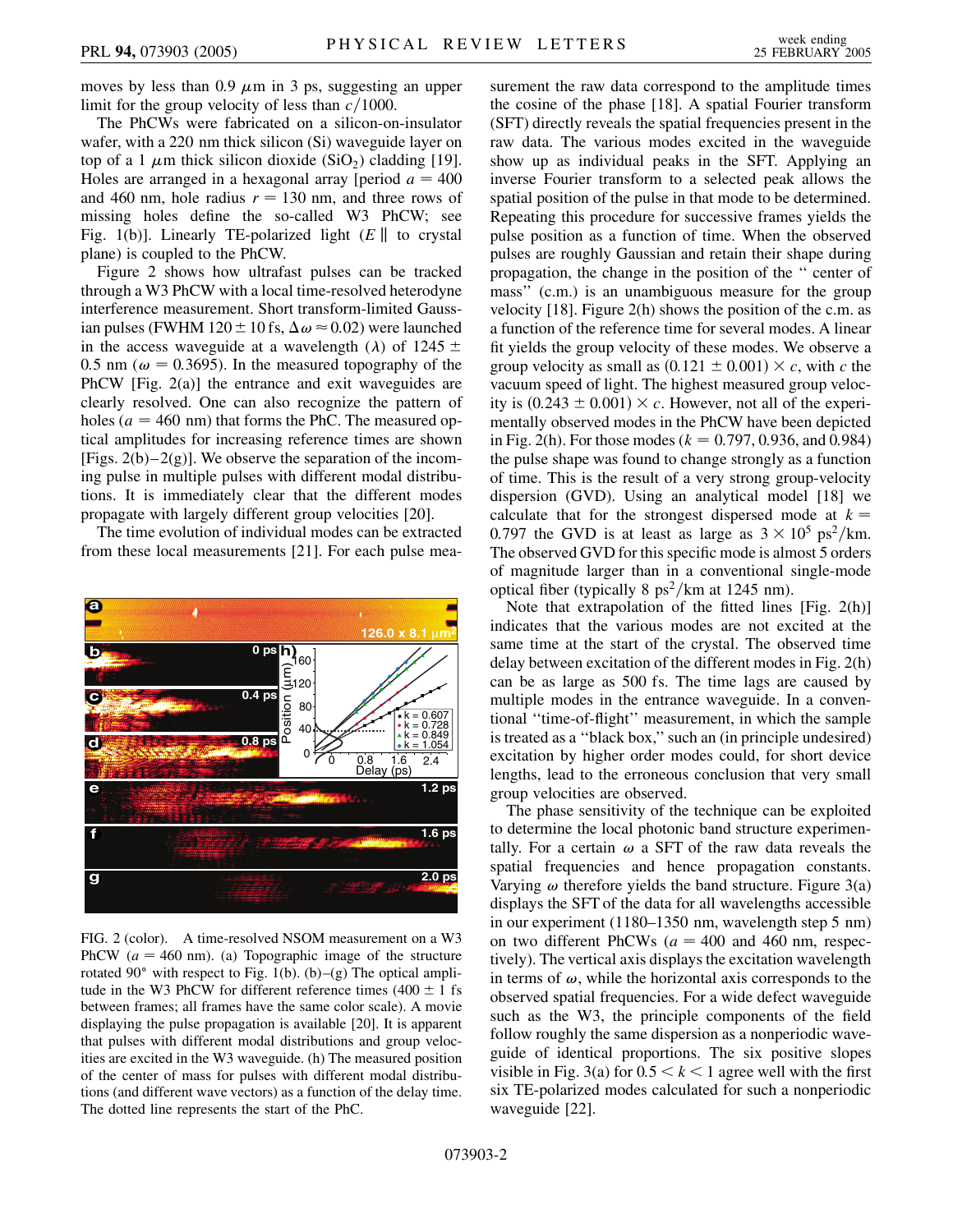

FIG. 3 (color). (a) Experimental dispersion diagram of the modes excited in the W3 PhCW. Displayed is the spatial Fourier transform of data for multiple excitation frequencies. The location of the slowest mode ( $k = 0.607$ ) observed in Fig. 2 is indicated by 1. Its measured group velocity gives an independent measure for the slope of its dispersion curve (green dotted line). (b) Simulated dispersion diagram. The local slope of the calculated band structure for  $k = 0.607$  (indicated by 1) gives an expected group velocity of  $0.115 \times c$  in good agreement with the measured value of  $(0.121 \pm 0.001) \times c$ . Comparing Fig. 3(b) with the measured band structure in Fig. 3(a) reveals a flat band around  $\omega = 0.305$  (indicated by 3).

The effect of the periodic modulation of the refractive index on the propagating modes can be calculated by directly solving time-dependent Maxwell equations with a 2D finite-difference time domain (FDTD) method. Fourier transformation of the calculated fields for multiple excitation frequencies yields the expected band structure shown in Fig. 3(b) [23]. The overlaid solid lines depict the band structure calculated by a plane wave method. First, the periodicity introduces additional wave vector components, which are visible in Fig. 3(a) for  $0 < k < 0.5$ . Second, the folding of modes causes modes to cross, creating gaps in the lines due to the avoided crossings, for which an indication is, e.g., observed in the region indicated by 2. Good agreement is found between the measured group velocities and the slopes  $(d\omega/dk)$  in the experimental and calculated band diagrams. However, comparison of the region indicated by 3 in Fig. 3 shows that there are clear differences between experiment and theory. Preliminary calculations for a nonperiodic waveguide indicate that the positive slope visible in Fig. 3(a) at this region [and not in Fig. 3(b)] agrees with a fourth order TE mode [22].

Close inspection of the region indicated by 3 in Fig. 3(a) shows the presence of a flat PhCW mode at the Brillouin zone boundary. This flat band is also clearly visible in the simulated band structure depicted in Fig. 3(b). Figure 4 presents pulse tracking measurements for this flat band  $(\omega = 0.305)$ , with 4(a) the measured topography. In Figs.  $4(b) - 4(k)$  the optical amplitude is depicted as a



FIG. 4 (color). Pulse tracking experiment at a flat band at  $\omega =$ 0.305 ( $\lambda = 1310$  nm,  $a = 400$  nm). (a) Topography of the PhCW. (b)–(k) The optical amplitude as a function of reference time (all frames have the same color scale). A movie displaying the pulse propagation is available [20]. We observe a complex and stationary localized modal pattern in the first  $25 \mu m$  of the PhCW which exists for more than 3*:*6 ps after the excitation pulse has moved away. The field pattern moves by less than 0.9  $\mu$ m in 3 ps, suggesting a group velocity of less than  $c/1000$ . Note that all light observed in (f) through (k) belongs to the same mode located between  $k = 0.4{\text -}0.6$ , unlike in Fig. 2 where various discrete wave vectors are present simultaneously.

function of the reference time in steps of  $600 \pm 1$  fs. Several dynamic phenomena are apparent. First, we observe a first order mode pulse propagating through the structure in Figs.  $4(b)-4(e)$ . Second, in the wake of this pulse, striking effects are visible. Fascinatingly, a localized and stationary optical field is observed which persists for very long times. It is located in the first  $25 \mu m$  behind the entrance of the PhCW. The pattern is reminiscent of the patterns associated with mini-stopgaps [24,25]. Despite the fact that the PhCW is an open structure and no resonant cavity is present, the optical field persists for more than 3*:*6 ps. This trapping time can be compared to the quality factor Q of a resonator via  $Q = \omega \tau$ , where  $\omega$  is the optical frequency and  $\tau$  the trapping time of light. The trapping time of 3.6 ps is equivalent to a  $Q$  of  $6 \times 10^3$ . After roughly 3*:*6 ps the spatial shape of the field alters, but even after 5 ps light with a comparable symmetry is still present in the structure. Between 1*:*2 and 4*:*2 ps, movement of this localized light field is hardly discernible: if a group velocity should be assigned, it would be at most  $c/1000$ .